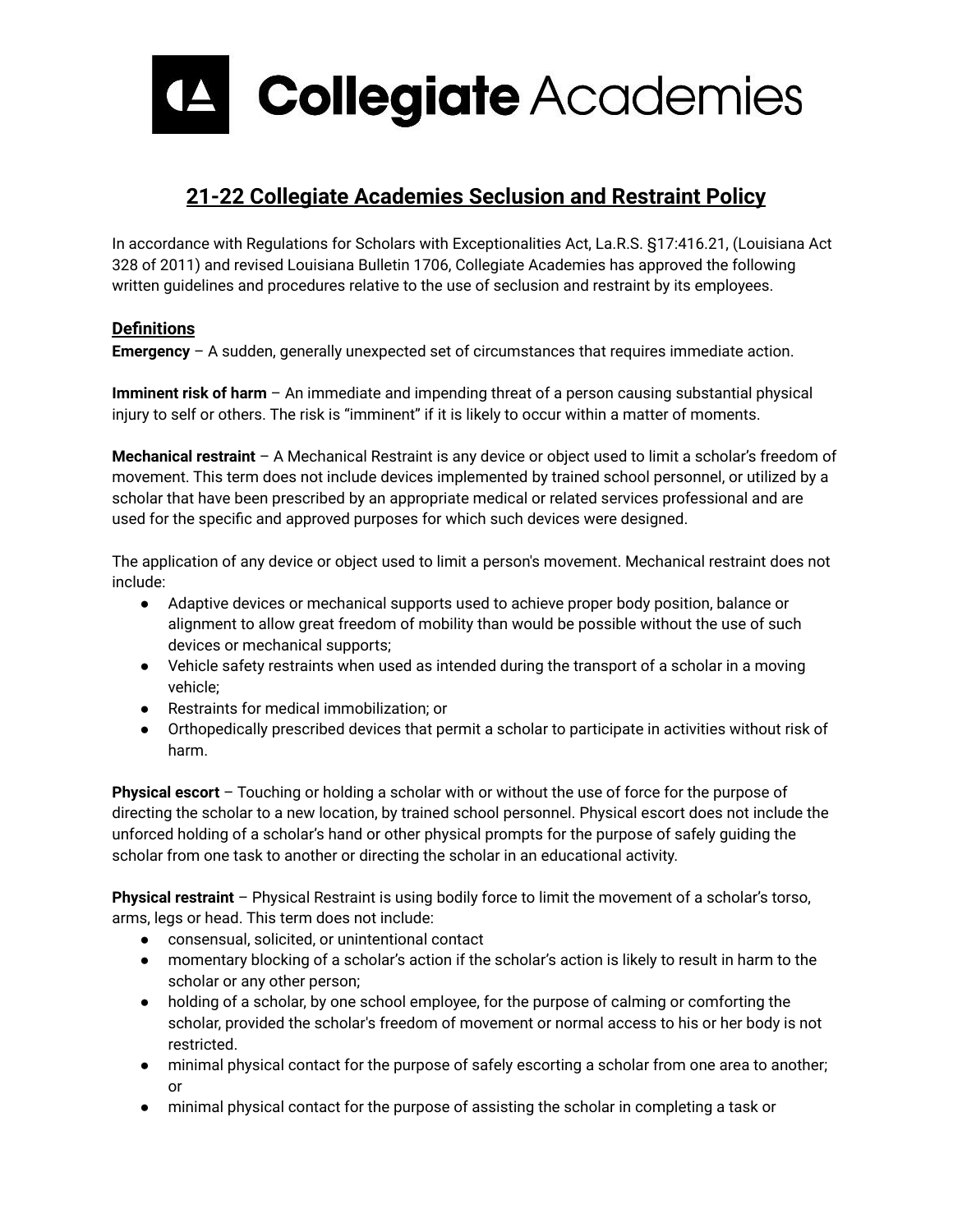

response.

**Positive behavior interventions and support** – A systematic approach to embed evidence-based practices and data-driven decision making when addressing scholar behavior in order to improve school climate and culture.

**School employee** – A teacher, paraprofessional, administrator, support staff member, or a provider of related services at CA, including contractual employees.

**Seclusion** – Seclusion is an involuntary confinement of a scholar alone in a room or area from which the scholar is physically prevented from leaving. This procedure isolates and confines a scholar until he or she is no longer an immediate danger to self or others. It may be used on an individual basis for a limited time to allow the scholar the opportunity to regain control in a private setting.

**Seclusion room** – a room or other confined area, used on an individual basis, in which a scholar is removed from the regular classroom setting for a limited time to allow the scholar the opportunity to regain control in a private setting and from which the scholar is involuntarily prevented from leaving. This term does not include a timeout, which is a behavior management technique that is a part of an approved program, involves the monitored separation of a scholar in a non-locked setting, and is implemented for the purpose of calming.

**Written guidelines and procedures** – The written guidelines and procedures adopted by a school's governing authority regarding appropriate responses to scholar behavior that may require immediate intervention..

### **Seclusion and Restraint Policy**

Physical restraint is bodily force used to restrict someone's movement. No scholar shall be subjected to any form of mechanical restraint, or force imposed by objects or binds, by school employees under any circumstances. Physical restraints shall only be carried out by trained and certified staff members in a manner that causes no physical injury to the scholar, resulting in the least possible discomfort to the scholar, and shall never interfere with the scholar's breathing or ability to communicate.

Collegiate Academies (CA) believes the safety of its scholars is the number one priority. We believe all scholars have the right to be treated with dignity and respect. If a scholar is in crisis and has proven to be a danger to himself or others, the CA team is trained and prepared to use restraint techniques in order to keep all parties safe and unharmed. The goal of physical restraint procedures is to ensure safety for a short duration and/or until the danger of injury has passed. The CA team understands the use of physical restraint as a last resort, and is also trained in other methods of crisis de-escalation. Our schools will use prevention, positive behavior supports and conflict de-escalation to preclude the need for use of these concerns.

Every effort should be made to prevent the need for using seclusion or restraint techniques. Environments should be structured and focused on positive interventions and supports to greatly reduce, and in many cases eliminate, the need to use restraint or seclusion. These guidelines apply for all scholars, not only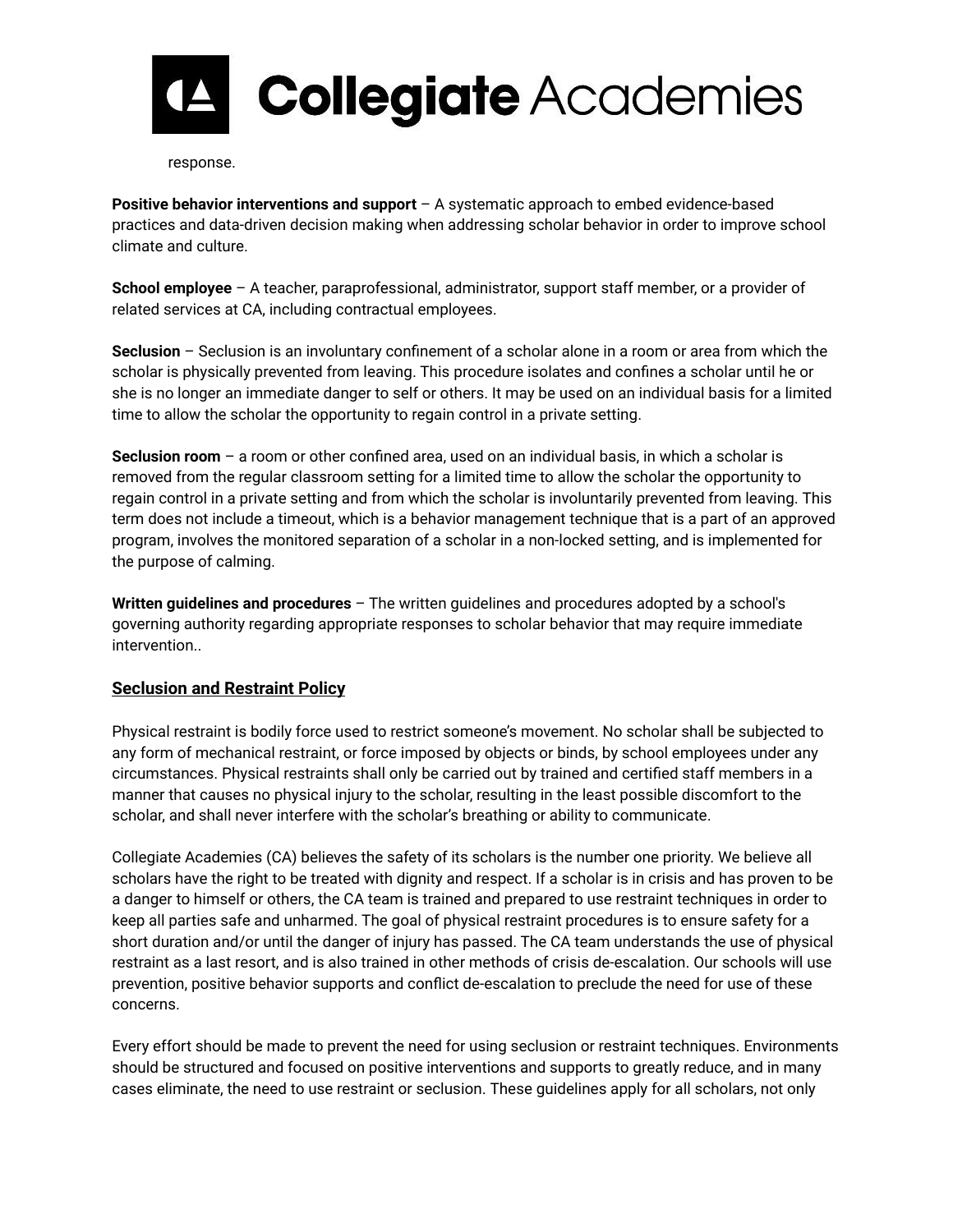students with disabilities. CA schools will work to ensure the following remains true:

- Seclusion and restraint must not be used as a form of discipline or punishment, as a threat to control, bully or obtain behavioral compliance, or for the convenience of school personnel
- No scholar should be subjected to unreasonable, unsafe, or unwarranted use of seclusion or physical restraint
- No scholar should be placed in seclusion or physically restrained if he or she is known to have any medical or psychological condition that precludes such action, as certified by a licensed health care provider in a written statement provided to the school in which the scholar is enrolled
- No scholar should be subjected to mechanical restraint to restrict a scholars freedom of movement

Further, Seclusion and Restraint:

- Should be reserved for situations or conditions where there is imminent danger of serious physical harm to the scholar, other scholars, or school or program staff and other interventions are ineffective;
- Should not be used except to protect the scholars and others from serious harm and to defuse imminently dangerous situations in the classroom or other non-classroom school settings (e.g. hallways, cafeteria, playground, sports field);
- Only may be used by trained personnel, specifically those members of the school's designated crisis response team;
- Never involve mechanical restraints to restrict a scholar's freedom of movement;
- Never involve a drug or medication to control behavior or restrict freedom of movement (except as prescribed by a licensed physician or other qualified health professional acting under the scope of the professional's authority under State law; and administered as prescribed by the licensed physician or other qualified health professional acting under the scope of the professional's authority under State law.)

### **Physical Restraint Procedures**

Physical restraint must be used only:

- when a scholar's behavior presents a threat of imminent risk of harm to self or others and only as a last resort to protect the safety of self and others;
- only to the degree necessary to stop the dangerous behavior;
- in a manner that causes no physical injury to the scholar, results in the least possible discomfort, does not interfere in any way with the student's breathing or ability to communicate with others, and does not place excessive pressure on the student's back or chest or that causes asphyxia; and
- is a manner that is directly proportional to the circumstances and to the student's size, age and severity of behavior.

Collegiate Academies trains its crisis/emergency team with the Therapeutic Crisis Intervention for Schools (TCIS) Program, which is nationally acclaimed training for educators and care providers in learning crisis de-escalation. TCIS is used to equip staff with skills, strategies, and methods for preventing or intervening if a scholar is in crisis. The goal of the program is to provide staff with a way to intervene and address violent behaviors while still providing for the welfare and security of all who are involved in the crisis situation. The training includes clarification of basic elements of violent behavior,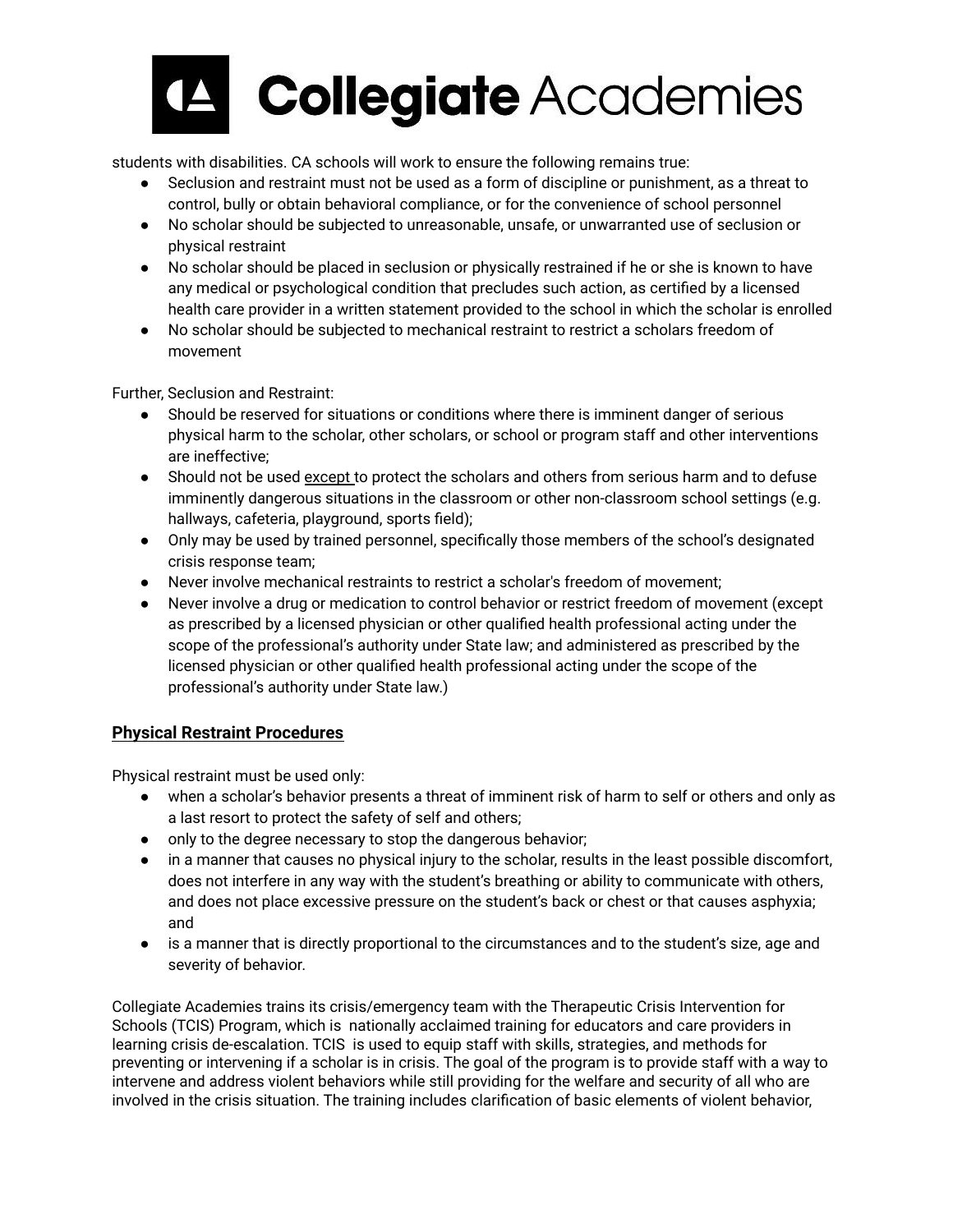identification of how a crisis may escalate and de-escalate, techniques for safe physical restraint, and strategies and best practices for verbal de-escalation for preventing violent behaviors.

TCIS Physical Intervention Techniques in which personnel are trained include:

- *Small child restraint* designed to be used with children. Involves one person doing the restraint and a monitor for safety and assistance.
- *Standing restraint* designed to manage individuals who have become dangerous to themselves or others. Involves two person team approach and a monitor for safety and assistance if needed.
- *Seated restraint* designed to manage individuals who have become dangerous to themselves or others. Involves two person team approach and a monitor for safety and assistance if needed.
- *Disengagement Techniques* designed to be used if an individual demonstrates physical risk behavior.

In the event that a scholar at a CA school should need to be physically restrained, each school has a TCIS trained "crisis" or emergency team that are certified in both techniques. This team follows all restraint and seclusion guidelines as outlined in federal and state regulations and in addition utilized best practices from TCIS to ensure that restraints are effectively used, documented and reflected upon.

Every CA employee that is trained with TCIS has undergone at a minimum **sixteen hours of training in an initial training year and/or a three hour refresher course** to maintain implementation of best TCIS practices. Additionally, all CA employees who interact with students are trained in TCIS de-escalation and disengagement techniques and are taught how to appropriately document incidents of restraint and seclusion.

All program training and documentation is completed by certified TCIS trainers. A list of all district personnel certified in TCIS is maintained and follow-up refresher courses are held bi-annually and documented.

### **Seclusion Procedures:**

School personnel may use seclusion (isolation and confinement of the scholar in a separate area) only when the scholar poses an immediate risk of danger to self or others as more fully described below:

- The person is in control of a weapon;
- Isolation is needed to break up a fight or maintain order at the school;
- The person poses a viable threat of imminent harm to self or others or substantial destruction of school property;
- Isolation is required / specified by a scholar's IEP, Section 504 Plan, and/or Behavior Intervention Plan;
- Other such incidents involving imminent risk of significant injury to the scholar or others.

A Seclusion Room or other confined area must:

- be free of any object that poses a danger to the student who is placed there;
- have an observation window;
- have a ceiling height and heating, cooling, ventilation, and lighting system comparable to an operating classroom in the school; and
- be of a size that is appropriate to the scholar's size, behavior, and chronological and developmental age.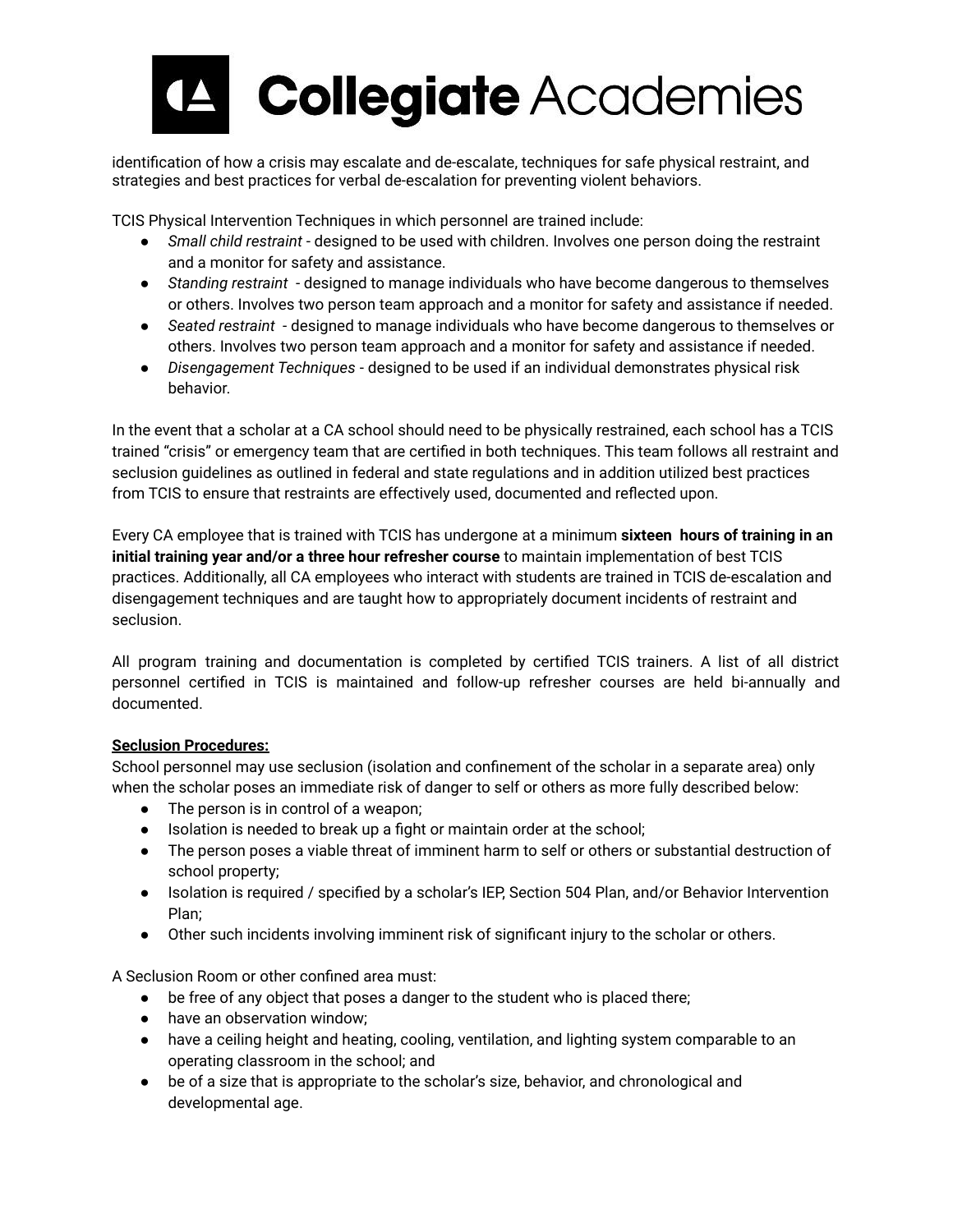

Escorting to Seclusion Room:

- The scholar with a disability should be escorted to the seclusion area without the use of physical force, whenever possible. School employees shall employ Crisis Prevention and Intervention (CPI) training techniques in order to support the scholar in transition from crisis to seclusion room.
- Physical prompts are permissible for the purpose of safely guiding the scholar from one area to another, but care should be taken to limit the use of physical contact with the scholar and to avoid the use of physical force.
- Verbal redirection and other means of positive support should be used before resorting to physical means.

Monitoring: A scholar placed in seclusion must be monitored/supervised at all times by an adult. Monitoring requires:

- Close, visual proximity to the scholar
- Release as soon as the behaviors cease that led to the isolation/seclusion
- The space where the scholar is secluded has adequate lighting, ventilation, heating and cooling
- The space is free of objects or items that may unreasonably expose the scholar to danger
- The space is designated by the school as a safe environment for temporary, safety-required seclusion

**Environmental and other conditions**: To reiterate, when a seclusion room is necessary as a last resort (after less restrictive measures have been used such as positive behavioral supports, constructive and non-physical de-escalation, and restructuring of the scholar's environment), the following environmental and other conditions are REQUIRED:

- The scholar must be supervised by a school employee
- The supervising employee must be able to see and hear the scholar the entire time the scholar is confined to the seclusion room
- The seclusion room must be free of any object that poses a potential danger to the scholar while in the room
- The seclusion room must have an observation window of a size appropriate to the scholar's size, behavior, and chronological and developmental age
- The seclusion room must have a ceiling height and heating, cooling, ventilation, and lighting systems comparable to operating classrooms in the school
- The seclusion room must NOT be used as a form of discipline or punishment or to threaten or bully the scholar or to obtain behavioral compliance
- The seclusion room must NOT be used for the convenience of school personnel or when unreasonable, unsafe, or unwarranted
- The seclusion room IS NOT PERMITTED for use by a scholar who has a known medical or psychological condition that precludes its use (as certified by a licensed health care provider in a written statement provided to the school).

### **Documentation Requirements:**